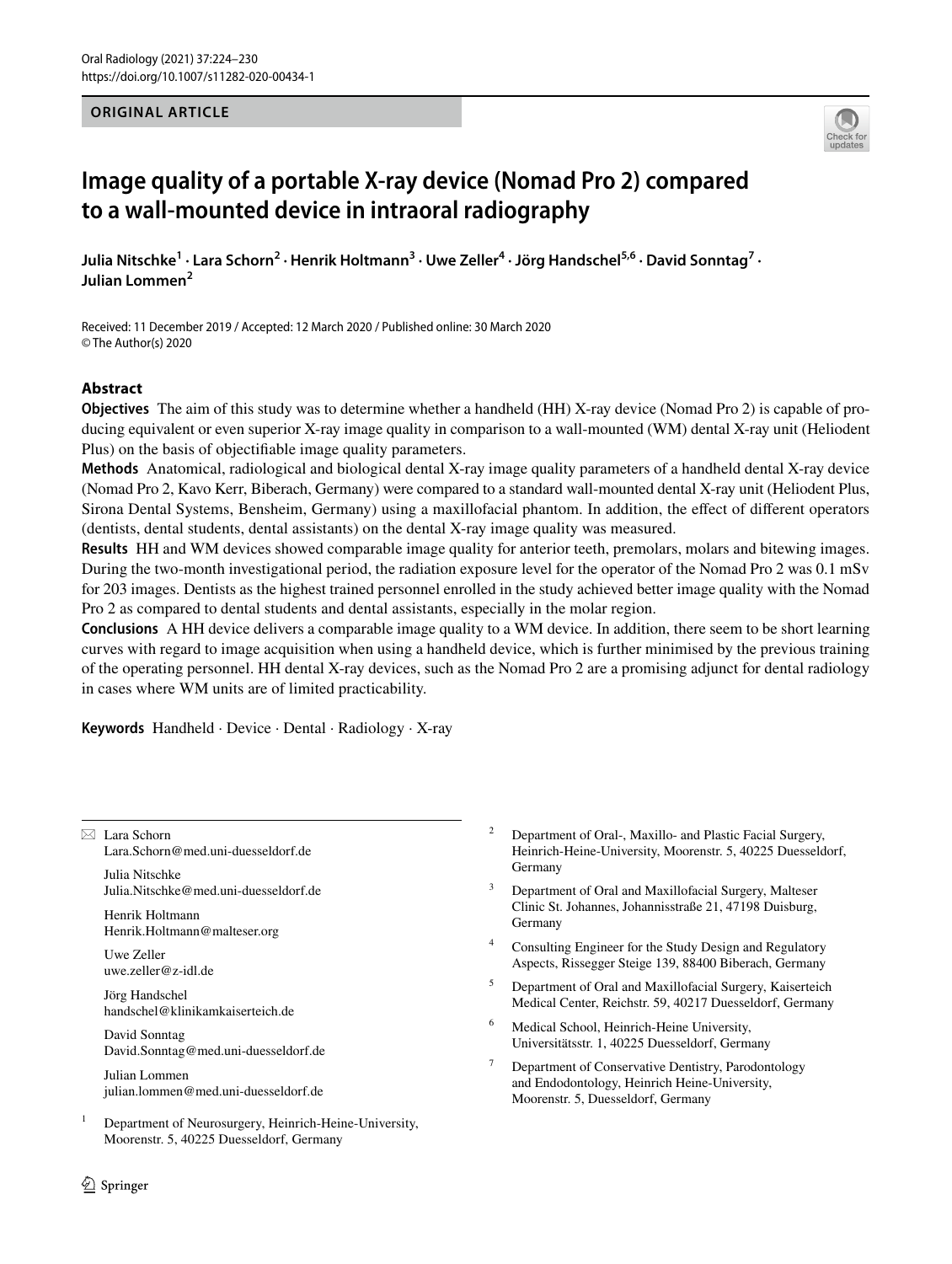#### **Introduction**

In contemporary clinical dentistry, the use of X-ray images fundamentally increases diagnostic and therapeutic quality. Accordingly, orthopantomograms and dental X-rays are the preferred radiographical examinations not only in cases of dental trauma, but also in conservative dentistry and prosthodontics. Therefore, dental diagnostic imaging remains one of the most commonly performed radiological procedures worldwide [[1](#page-6-0)]. This might have an impact on the lifetime radiation exposure of the general population, promoting malignancies, such as thyroid cancer [[2](#page-6-1)].

Today, intraoral dental X-ray units are typically wall mounted (WM). Such configuration or design goes back to the original technical constraint in which a high voltage cable, attached to the so-called scissor arm, is needed to connect the X-ray tube assembly to the high voltage generator. This basic design of using a scissor type arm has not been changed once it became feasible to embed the high voltage generation into the X-ray tube head [[3](#page-6-2)]. This WM design allows for positioning of the dental X-ray tube and has been the base of teaching intra-oral X-ray acquisition for multiple decades. The obvious disadvantage is the immobility of such devices, unless being fxed on a wheeled stand [[4](#page-6-3)]. In cases of immobile, severely ill or disabled patients, it has proven difficult, if not impossible, to obtain dental X-ray images. This often leads to the problem of insufficient diagnostic statements and might lead to incorrect therapeutic decisions. Recently, handheld (HH) dental X-ray devices, such as the Nomad Pro 2 (Kavo Kerr, Biberach, Germany), were introduced as an alternative to the conventional WM units [[5](#page-6-4)]. These devices claim to offer a convenient and portable size and are supposed to be easily operated even under difficult conditions, such as bedside dental X-ray imaging in hospitals and nursing homes, while offering equivalent operator doses to standard WM units [[6\]](#page-6-5). This new class of devices is, in some regions, covered by regulatory guidance [\[7](#page-6-6)].

The guidelines of the German Federal Medical Association for quality assurance in radio diagnostics require dental X-ray images to fully capture the examined tooth from crown to apex, the periodontal bony structure as well as the border of the inner alveolar cortex to the periodontal space [[8](#page-6-7)]. Furthermore, standards for dental X-ray diagnostics authored by the German Federal Association of Dentists dictate imaging voltages of  $\geq 60$  kilovolts (kV), a resolution of  $\geq$  5 line pairs per millimeter (mm) as well as a distance between the focus and the end of the X-ray tube of  $\geq$  200 mm [\[9](#page-6-8)]. The average radiation effective dose determined for analogue dental X-ray images is approximately 0.005 millisieverts (mSv) and 0.003 mSv for digital dental X-ray imaging. Whether portable handheld X-ray

devices are capable of providing all of the required image quality parameters on a reproducible and safe basis is currently being debated, limiting the use of handheld X-ray devices in Western Europe [\[10\]](#page-6-9).

Hence, the aim of this study was to determine whether the HH X-ray device Nomad Pro 2 (Kavo Kerr, Biberach, Germany) is capable of producing equivalent X-ray image quality compared to the WM dental X-ray unit Heliodent Plus (Sirona Dental Systems, Bensheim, Germany) on the basis of objectifable image quality parameters using a real tooth phantom. Furthermore, dependence of diferent operators (dentists, dental students and dental assistants) on the X-ray image quality parameters of the Nomad Pro 2 and the Heliodent Plus was assessed.

# **Methods and materials**

In this study, the HH Nomad Pro 2 (Kavo Kerr, Biberach, Germany) was used to conduct fully hand-guided dental X-ray images by means of a digital dental X-ray sensor (GXS 700, size 1 and 2, Gendex, Kavo Kerr, Biberach, Germany). X-ray image quality parameters (according to the current statutes of the German Dental Association; [\[9](#page-6-8)]) of the Nomad Pro 2 were then compared to a typical WM X-ray unit (Heliodent Plus, Sirona Dental Systems, Bensheim, Germany) with the same digital dental X-ray sensors (GXS 700, size 1 and 2, Gendex, Kavo Kerr, Biberach, Germany). Quality parameters were distortion, level of detail, image size, overlay, resolution, radiation feld, and technical parameters, such as distance from tube end to focus and receiver dose (see Table [1\)](#page-2-0).

In order to record these X-ray image quality parameters, dental X-ray images as well as bite wing images (mandatory criteria for bite wing images are marked with an asterisk in Table [1\)](#page-2-0) of the anterior teeth, premolars and molars of the left and right maxilla and mandible were conducted with a real tooth phantom (DXTTR mannequin, Densply, Ontario, USA). All shots were taken using a positioning ring with a metal rod (Fig. [1](#page-2-1)b). Images were taken holding the HH device frst (Fig. [1a](#page-2-1)). Afterwards, all images were taken again using the WM device. Each image was positioned and shot individually.

All examinations were carried out and controlled by the study leader (specialist for oral and maxillofacial surgery) and a medical student in her 5th year of study.

Furthermore, three dental students (having taken dental X-ray images supervised for 2 years), three dental assistants  $(55 \text{ years of work experience})$  and three dentists (> 5 years of work experience) were instructed to use the Nomad Pro 2 and conduct X-ray images with the real tooth phantom. The dental students had to be in their clinical study phase, the dental assistants had to have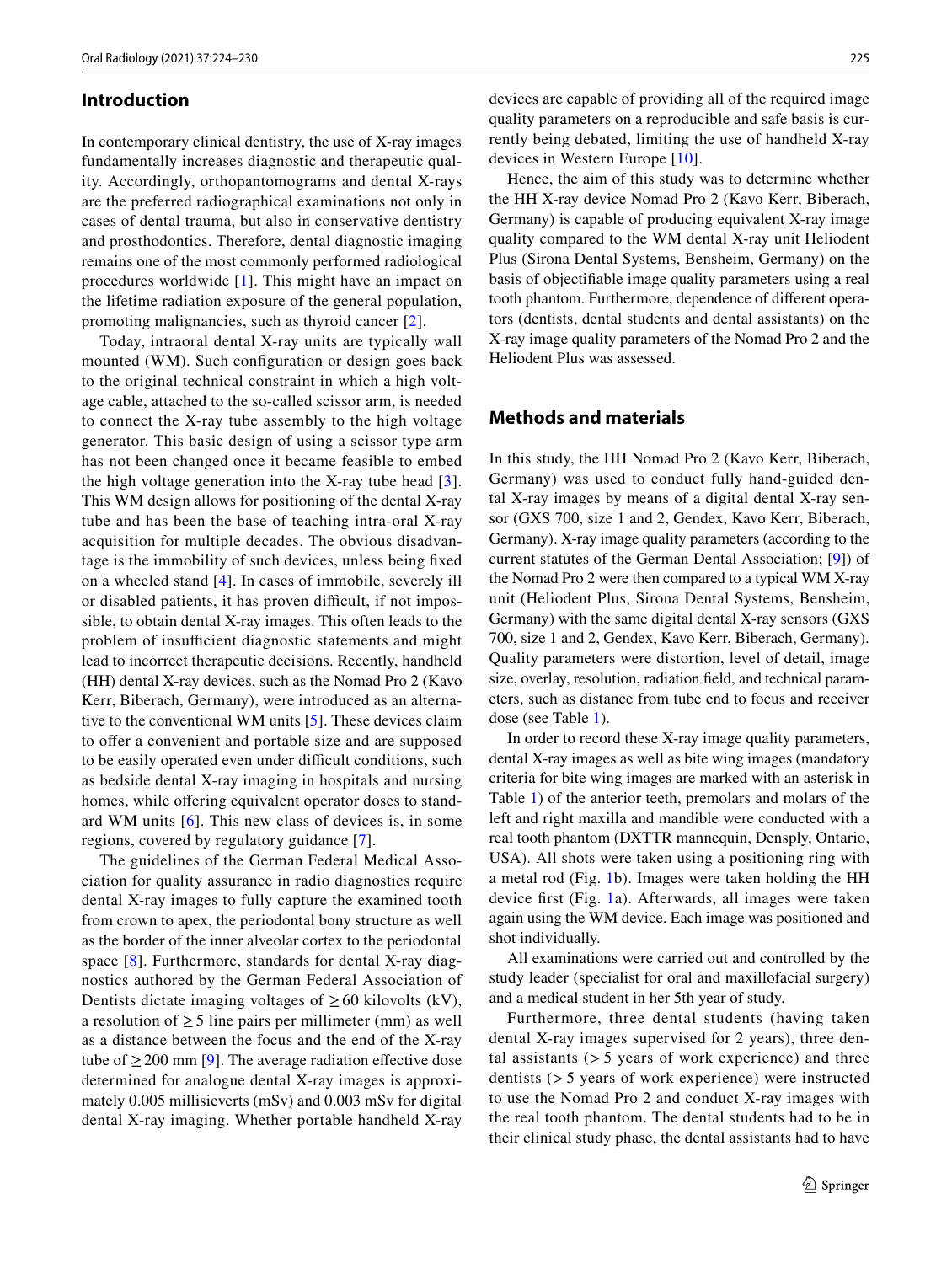<span id="page-2-0"></span>**Table 1** Compared variables between the Nomad Pro 2 and the Heliodent Plus (according to [[9](#page-6-8)]; mandatory criteria for bite wing images<sup>a</sup>)

| Variable                                                                                                                   | Dichotomic scale |
|----------------------------------------------------------------------------------------------------------------------------|------------------|
| Complete imaging of diagnostically relevant structures with as little geometrical distor-<br>tion as possible <sup>a</sup> | Yes/no           |
| Display of the periodontal gap and the lamina dura                                                                         | Yes/no           |
| Display of the periradicular bone structure                                                                                | Yes/no           |
| Display of the alveolar crest                                                                                              | Yes/no           |
| Display of the pulp cavity and root canals                                                                                 | Yes/no           |
| Display of the entire dental crown including the proximal region <sup>a</sup>                                              | Yes/no           |
| Overlay effect on relevant structures                                                                                      | Yes/no           |
| Receptacle voltage $\geq 60$ kilovolts (kV) <sup>a</sup>                                                                   | Yes/no           |
| Nominal focal spot value $\leq 1.5^{\text{a}}$                                                                             | Yes/no           |
| Size of the radiation field at the end of the tube $\leq 60$ mm diameter <sup>a</sup>                                      | Yes/no           |
| Blanking to film format, if possible and reasonable                                                                        | Yes/no           |
| Distance from tube end to focus $\geq$ 200 mm <sup>a</sup>                                                                 | Yes/no           |
| Image receiver dose $\leq 200 \mu Gy^a$                                                                                    | Yes/no           |
| Spatial resolution: $\geq$ 5 line pairs/mm [11] <sup>a</sup>                                                               | Yes/no           |

<span id="page-2-1"></span>**Fig. 1** Experimental setup: **a** placed sensor inside the real tooth phantom and Nomad Pro 2 before image triggering. **b** Gendex digital X-ray sensor with positioning device



completed their vocational training and the dentists had to have two years of experience on the job after graduation. Everyone received a 20-min introduction and training with the HH device before the X-ray images were taken. The following images had to be taken independently: Ten dental X-ray images of  $(1)$  the anterior teeth (Fig. [2](#page-3-0)),  $(2)$ ten of the premolars and (3) ten of the molars of the maxilla *and* mandible in each quadrant (*n* = 120) Additionally, ten bite wing images (4) (of molars/premolars) were taken on each side with the Nomad Pro 2 ( $n = 20$ , in total  $n = 140$ ) (Table [2](#page-3-1)). They were compared and analysed using the image quality parameters described above as well (Table [1\)](#page-2-0).

The real tooth phantom used in this study has been used for approximately 20 years in numerous scientific international studies and has been validated to physiologically represent the dentoalveolar anatomy [\[11,](#page-6-10) [12\]](#page-6-11).

## **Viewing conditions**

Only an accepted and constancy checked diagnostic monitor approved according to German standards (DIN standard 6868-157) was used for the examination and diagnosis of the generated dental flm images of both the HH and the WM system.

#### **Image receptor alignment and recording space**

Sensor alignment has been identical for both WM and HH device generated images. The prescribed and approved sensor holders for the GXS 700-sensor, size 1 and 2 (Gendex, Kavo Kerr, Biberach, Germany) were used. The experimental setup is shown as an example in Fig. [1](#page-2-1). The images were taken in the approved X-ray room, in which the remaining standard dental X-ray units are also located.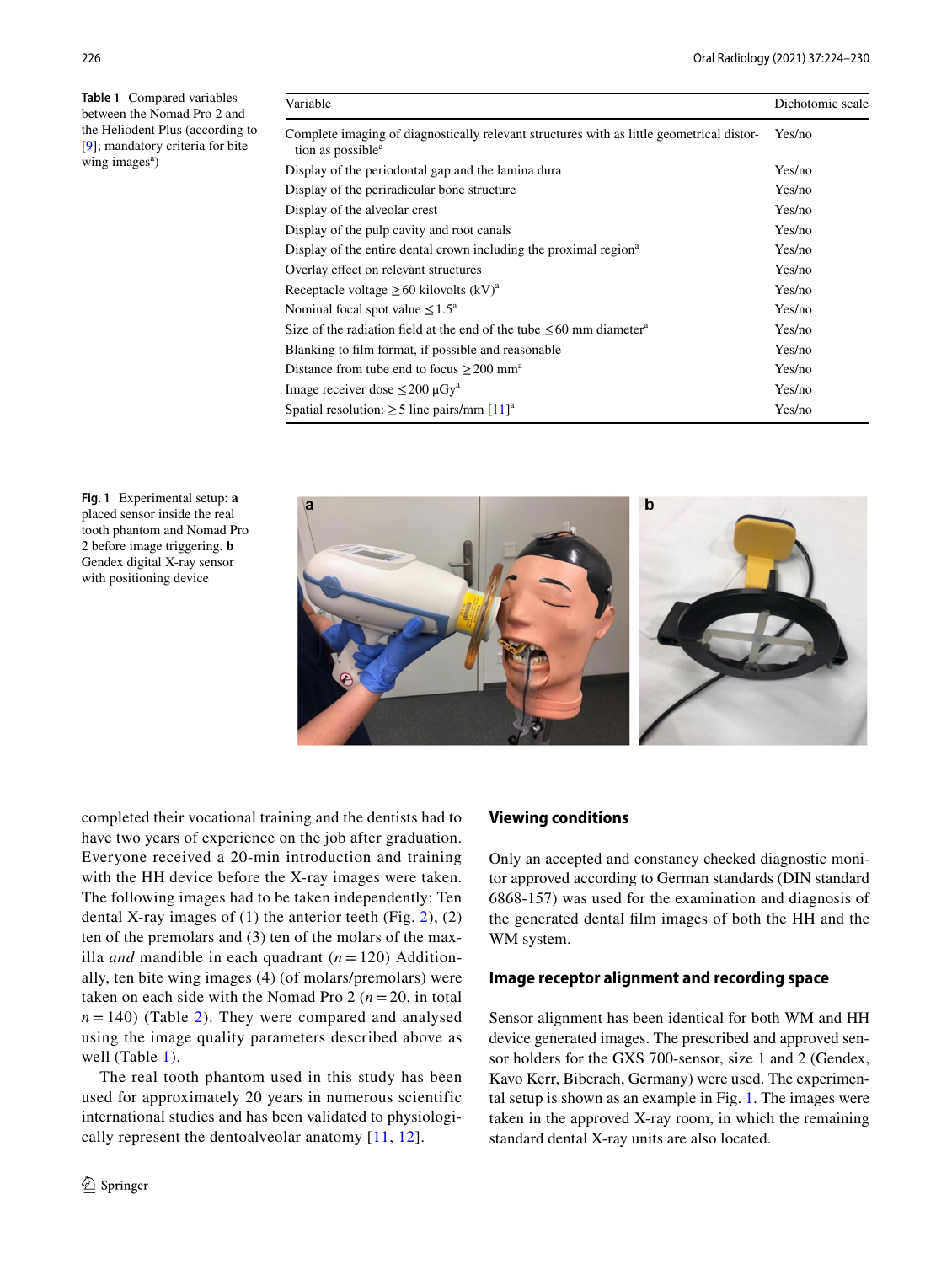<span id="page-3-0"></span>**Fig. 2** Radiological images of the maxillary anterior teeth taken by the HH Nomad Pro 2 (**a**) and the WM Heliodent Plus (**b**)



#### <span id="page-3-1"></span>**Table 2** Methodical approach to take X-ray images

#### Conducted series of X-ray images

10 dental X-ray images of (1) the anterior teeth, (2) premolars, (3) molars and (4) bite wing images of the maxilla and mandible with the Nomad Pro 2 and the Gendex Sensor (total=140 X-ray exposures)

10 dental X-ray images of (1) the anterior teeth, (2) premolars, (3) molars and (4) bite wing images of the maxilla and mandible with the Heliodent Plus and the Gendex Sensor (total=140 X-ray exposures)

After every X-ray image Nomad Pro 2 and Heliodent Plus were newly repositioned from starting position

Calibration of the Nomad Pro 2 and Heliodent Plus with a dosimeter (Thermo Eberline ESM, ThermoFisher Scientifc, Waltham, MA, USA) to obtain equivalent radiation doses at the sensor:

Handheld Nomad Pro 2: 60 kV, 0.12 s, 2.5 mA

Wall-mounted unit Heliodent Plus: 60 kV, 0.06 s, 7 Ma

#### **Radiation protection aspects**

Throughout this study, a shared flm-based X-ray dosimeter (whole-body dosimeter; radiation type: X-ray s and gamma rays; measurement: depth person dose; measuring range 0.1 mSv–1 Sv, 13 keV–1.4 MeV) was worn by all investigating personnel in order to measure released radiation (carried at chest height on an X-ray apron approved for dental radiology) for each taken image (separate dosimeters for HH and WM devices). Between active image acquisition it was stored in a radiation protected room (image release chamber for dental X-ray devices). After the acquisition sequence, the X-ray dosimeter was read according to the routine praxis of radiation dose monitoring once a month by local material testing office (the reading of the dosimeter was corrected for natural, background dose).

#### **Ethics approval and trial registration**

This study was approved by the Ethics Committee of the University of Duesseldorf (Study number: 2018-162- KFogU). Trial registration of prospective trials: Central Study Register of Duesseldorf University Hospital, Registration-ID: 2018064716. Additionally, this study was approved by the district government of North Rhine-Westphalia due to the use of X-ray radiation (approval 772/18).

## **Statistical methods**

A statistical power analysis was used to determine a signifcant sample size (G\*Power open source software [[13](#page-6-12)]. Data analysis was performed using IBM SPSS statistics for Mac version 26 (SPSS Inc., Chicago, IL USA) and Microsoft Excel for Mac version 16.16.3 (Microsoft, Redmond, WA, USA). Frequency distributions for the analyses of image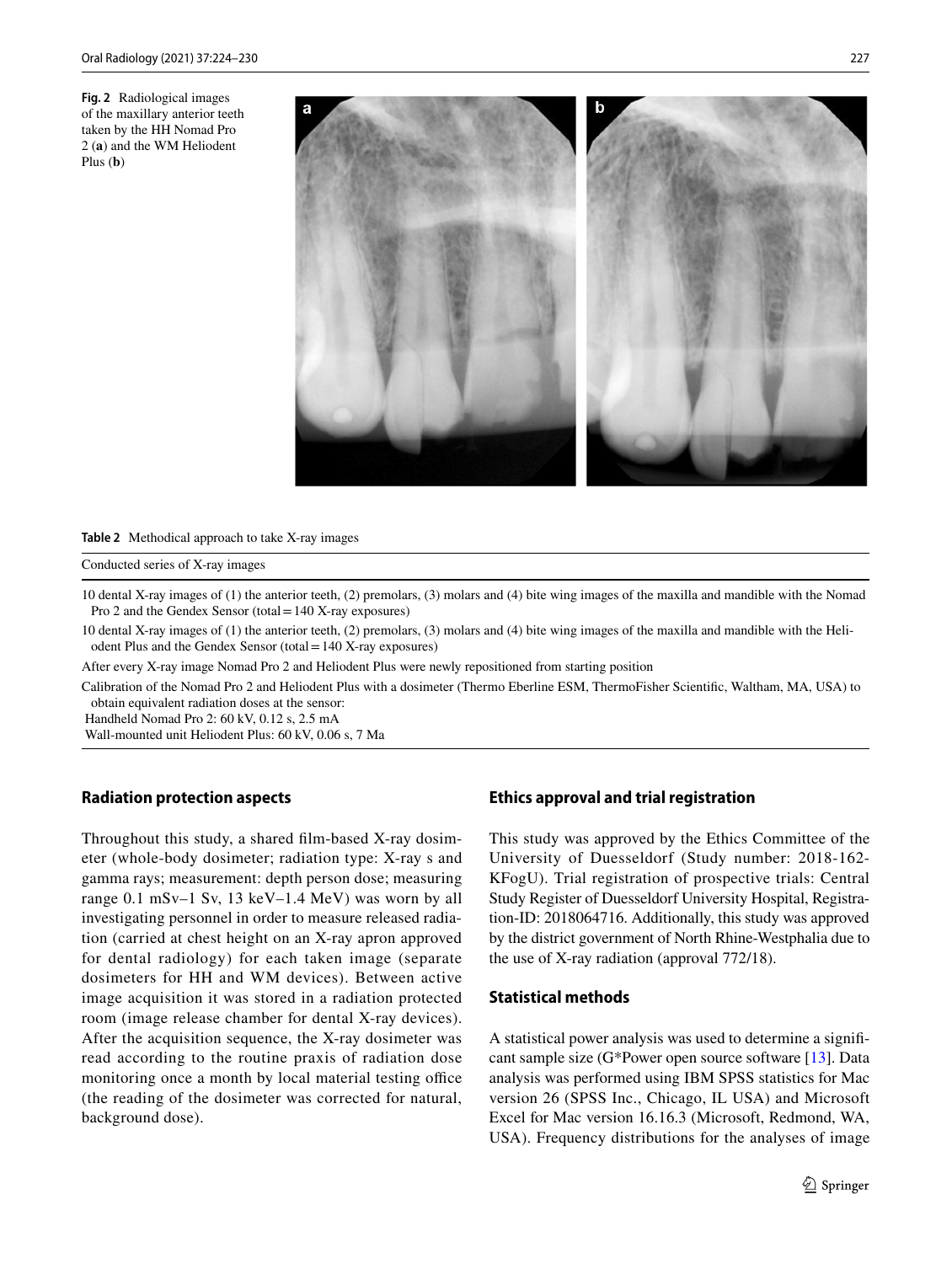quality parameters were examined with the help of crosstabs (Pearson's Chi-square test). Due to skewed/abnormal distribution, nonparametric tests were used, additionally, to compare the image quality parameters between the HH Nomad Pro 2 and the WM Heliodent Plus (Mann–Whitney *U*, Kruskal–Wallis *H*). The level of signifcance was set to  $p \le 0.05$ . Values of  $p \le 0.01$  were considered highly significant.

## **Results**

# **Percentage of cases/pictures with all mandatory diagnostic criteria fulflled**

Analysis of the image quality parameters between the HH Nomad Pro 2 and the WM Heliodent Plus of all dental regions taken together (anterior teeth, premolars, molars) show an insignifcant trend in favour of the Nomad Pro 2 in the maxilla  $(40.0-33.3\%; p > 0.05)$  and mandible  $(45.0-31.7\%; p>0.05)$ . Combining the values of maxilla and mandible, *p* value is also insignifcant with a trend towards Nomad Pro 2 (36.4–27.9%; *p*>0.05).

Individual analysis of the image quality parameters of the respective dental regions reveals a signifcant diference between the Nomad Pro 2 and the Heliodent Plus in favour of the Nomad Pro 2 for the front teeth of the maxilla  $(55-15\%, p=0.005)$  and the front teeth of the mandible and the maxilla together  $(30.0-7.5\%, p=0.034)$ . No significant diferences in the image quality parameters between the Nomad Pro 2 and the Heliodent Plus were found in the analysis of the bite wing X-ray images  $(0\%; p > 0.05)$ .

#### **Percentage of criteria fulflled absolutely**

Due to the skewed distribution of the percentage of fulflled criteria, nonparametric tests were used to compare the percentage of fulflled criteria between the Nomad Pro 2 and the Heliodent Plus. These data show a signifcant diference in favour of the Nomad Pro 2 ( $p = 0.044$ ) as compared to the Heliodent Plus for total taken images. No signifcant differences could be found within the specifc dental regions (anterior teeth, premolars, molars). On the contrary, analysis of the bite wing X-ray images showed a signifcant diference between the Nomad Pro 2 and the Heliodent Plus in favour of the Nomad Pro 2 ( $p < 0.001$ ).

## **X‑ray image quality diferences of the Nomad Pro 2 handled by diferent occupational groups**

When the HH Nomad Pro 2 was operated by the three dentists included in this study image quality parameters were significantly better in the maxillary molar region  $(p=0.047)$  and the mandibular premolar region  $(p=0.028)$  compared to the WM Heliodent Plus. Furthermore, the Nomad Pro 2 showed signifcantly better image quality parameters in the entire mandible  $(p=0.037)$  and all premolar regions of the maxilla and mandible  $(p=0.014)$ . In all other regions examined, equivalent image quality parameters of the Nomad Pro 2 and the Heliodent Plus were demonstrated.

When the HH Nomad Pro 2 was operated by the dental students, statistically significant differences  $(p=0.046)$ between the Nomad Pro 2 and the WM Heliodent Plus were exclusively seen for all molar regions in the maxilla and mandible in favour of the Nomad Pro 2. There were no signifcant diferences in image quality parameters for images of the anterior teeth or premolars.

Dental assistants operating the HH Nomad Pro 2 showed significant differences  $(p=0.033)$  in favour of the Nomad Pro 2 solely for the images of the entire mandible (anterior teeth, premolars and molars). In the maxilla, there were no diferences between the Nomad Pro 2 and the WM Heliodent Plus.

Comparing the outcomes of image quality parameters of the Nomad Pro 2 for dentists, dental students and dental assistants only the group of dentists showed a signifcant advantage  $(p=0.050)$  of the Nomad Pro 2 in the premolar region as compared to dental students and dental assistants. Comparing outcomes for dentists, dental students and dental assistants operating the wall-mounted Heliodent Plus, dentists and dental assistants showed a signifcant advantage  $(p=0.050)$  over dental students in taking X-ray images of the premolar region in the maxilla. In all other areas, no signifcant diferences were observed.

# **Total amount of X‑ray radiation released in the course of this study**

Within the study period between 01.08.2018 and 30.09.2018, released (stray) radiation dose for all operating participants was 0.1 mSv as measured by the used dosimeter all together for all HH conducted images (*n*=203). There was no radiation dose detected for WM devices.

## **Discussion**

The results of the present study indicate an equivalent X-ray image quality when using a HH Nomad Pro 2 device in comparison to the WM X-ray unit Heliodent Plus in X-ray images of the premolars, molars and bitewing images. Since the same digital sensors and identical examination conditions have been used for the Nomad Pro 2 and the Heliodent Plus to acquire comparable results these fndings are in accordance with a study by Ulusu et al., who found equivalent image quality of handheld devices on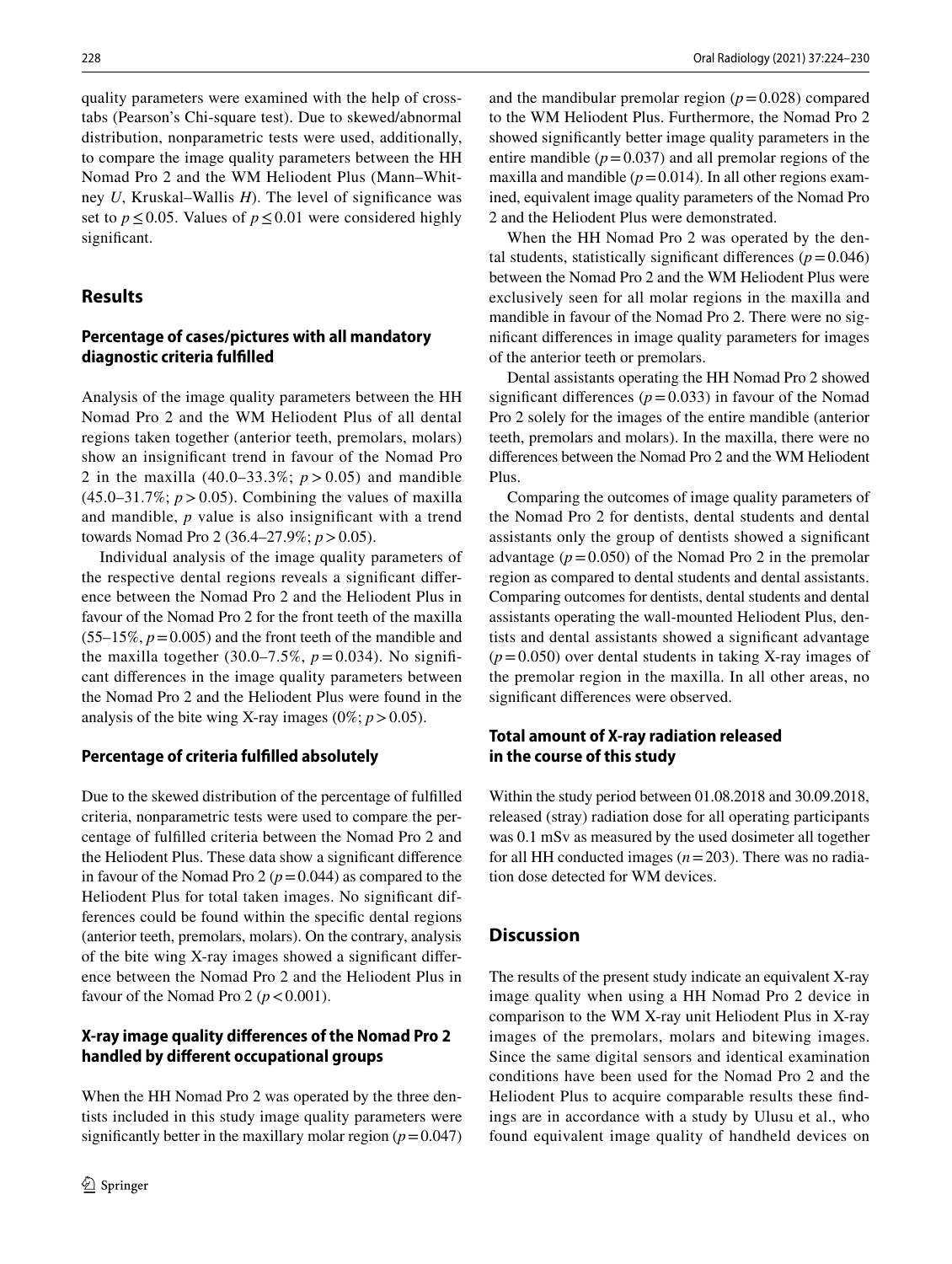digital and conventional bitewing radiographs [\[14\]](#page-6-13). The Nomad Pro 2 even surpassed image quality parameters of the Heliodent Plus in dental X-ray images of the anterior/ front teeth (counting only images fulflling all necessary criteria) as well as the percentage of fulflled criteria for all dental regions together and the bite wings in particular. A reason could be difficult alignment of the wall-mounted tube central ray perpendicular to the image receptor. The fnding that especially dental X-ray images of the anterior teeth region showed superior image quality of the Nomad Pro 2 compared to the Heliodent Plus supports the hypothesis that angulation and adequate positioning of the handheld Nomad Pro 2 might be easier than the wall-mounted X-ray tube head of the Heliodent Plus. Pittayapat et al., also found that the image quality of handheld dental X-ray devices was adequate for forensic use [\[15\]](#page-6-14). In our study, we found no evidence that the dental X-ray image quality of the Nomad Pro 2 was lower compared to the wall-mounted unit. It might, therefore, be useful when treating immobile, disabled or severely ill patients. In an ageing, less mobile population the need for portable devices will on the long run be necessary to provide adequate diagnostic and therapeutic options. The use of a portable device, such as the Nomad Pro 2 could be imaginable in nursing homes or intensive care units.

Furthermore, the "as low as reasonably achievable; ALARA" principle could be regarded as higher for the Nomad Pro 2, compared to a wall-mounted dental X-ray unit considering radiation exposure for the wall-mounted unit being between 0 and 0.1 mSv (yearly full-body efective dose) taken from a radiation protected area at a distance or behind shielding [[7](#page-6-6), [16](#page-6-15)]. However, with a radiation dose of 0.1 mSv for about 2 months and 203 taken images, still corrected for natural background radiation and including potential use errors (e.g., one of the users standing unprotected or too close to the phantom while taking HH images) for all personnel enrolled in the study together the operator exposure levels remain below recommended levels of the Ionizing Radiation Regulations of 1999 as described in other studies [\[16](#page-6-15)] and the measured scattered radiation values of dental HH X-ray units of a current study, which indicates limit values of 1.32–2.55 mSV annually [[7](#page-6-6)]. A study by Rottke et al. [[17\]](#page-6-16) showed similar results. The radiation was measured using a flm dosimeter as whole-body dosimetry. The dosimeter was protected by shielding. Scatter above and below the Nomad shield can reach the operator and, in these areas, the reduction in scatter intensity due to the inverse square law is offset by the absence of shielding. When using a WM device, the operator took the image from a 2 m distance and behind shielding, therefore, no radiation could be detected while using WM devices. Training of operating personnel might infuence radiation when using a HH device. In order for the operator's body to be parallel and behind the scatter shield, the head of the patient must be tipped down for anterior maxillary imaging and up for anterior mandibular imaging. When this step is not taken, the required downward angle of maxillary imaging results in increased operator abdominal/gonadal exposure while upward angulation of mandibular imaging results in increased exposure of the clinician's thyroid gland from patient backscatter.

It was stated in earlier studies that training of the operator also has a higher efect on the precision of aim than the type of device (HH vs. WM) [[6\]](#page-6-5). In part, we support this statement since dentists as the highest trained personnel included in this study achieved better results with the Nomad Pro 2 compared to dental students and dental assistants, especially in the molar and premolar region. No diferences, however, were found for anterior teeth, presumably because sensor and handheld device can be positioned more easily in this area. On the whole, our results in this respect are similar to those of a recent study by Hoogeveen et al., who do not see any diference in target precision between HH and WM devices. In contrast to our study, however, they only used dental students as operators [[5](#page-6-4)]. Collectively, additional studies with more personnel in diferent stages of training need to be conducted to test for operator-dependent diferences in dental X-ray image quality.

# **Conclusion**

The Nomad Pro 2 delivers an image quality that is at least as good as that of a WM device. In addition, there seems to be an easy learning curve with regard to the HH image acquisition procedure. The use of HH dental X-ray devices might be advantageous in daily clinical routines.

**Acknowledgements** Open Access funding provided by Projekt DEAL. The authors thank punkt05 Statistik (Duesseldorf, Germany) for power analysis and statistical analysis.

#### **Compliance with ethical standards**

**Conflict of interest** Funding was provided by KavoKerr (KaVo Dental GmbH Head Office, Bismarckring 39, 88400 Biberach/Riß, Germany) in contributing the digital dental sensors, the real tooth phantom as well as the Nomad Pro 2 handheld X-ray device as a loan for this investigation. There was no funding in the form of monetary payments for this study. Uwe Zeller has an active consulting agreement with Ka-VoKerr in the feld of regulatory afairs and standardisation. Authors, Julia Nitschke, Lara Schorn, Henrik Holtmann, Jörg Handschel, David Sonntag and Julian Lommen declare that they have no confict of interest.

**Human rights statement and informed consent** This study was approved by the Ethics Committee of the University of Duesseldorf (Study number: 2018-162-KFogU). Trial registration of prospective trials: Central Study Register of Duesseldorf University Hospital, Registration-ID: 2018064716. Additionally, this study was approved